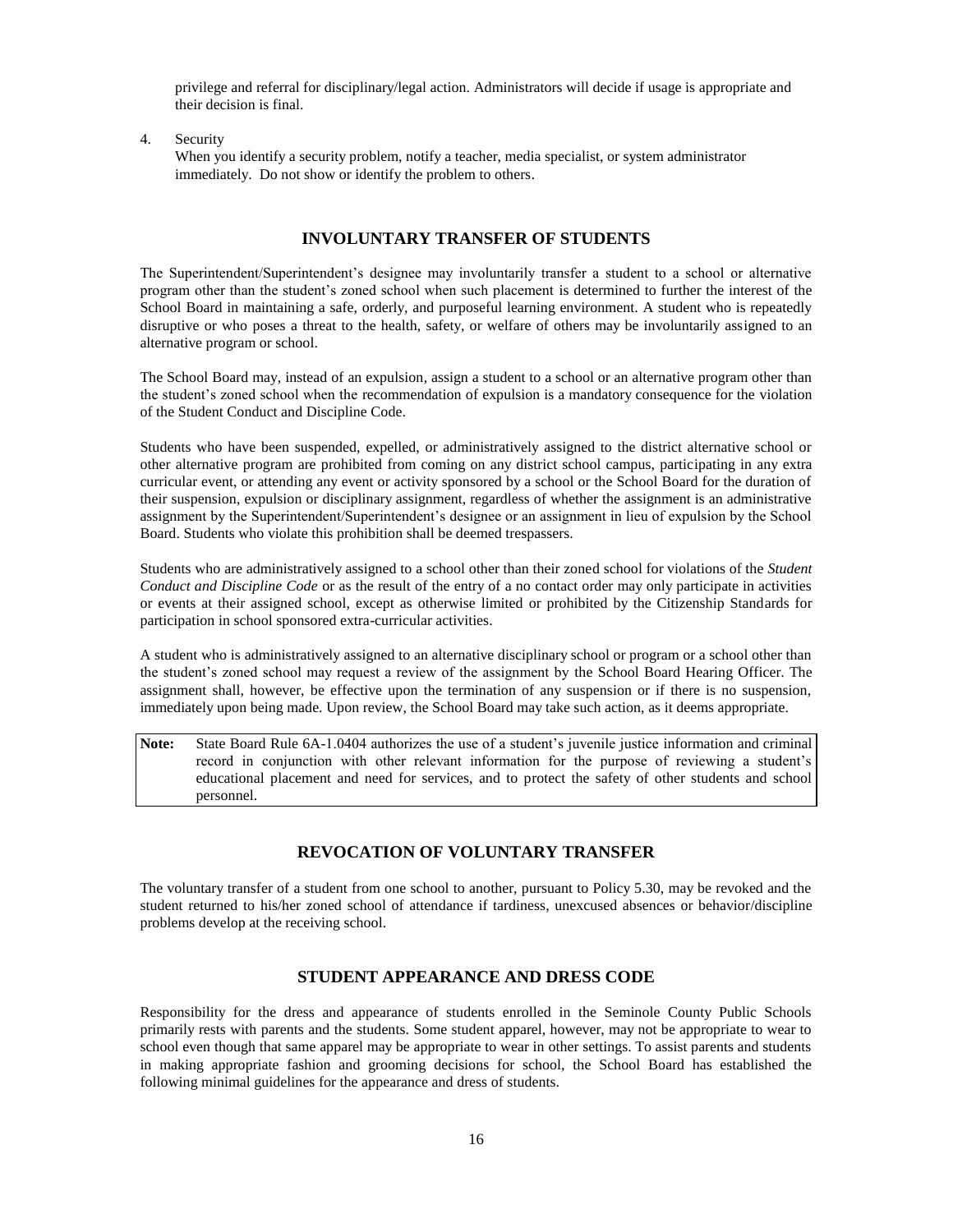The standards of appearance for students shall insure that the students be clean, neat, and properly dressed. They shall observe modes of dress and standards of personal grooming which are appropriate for the academic environment.

It is the responsibility of the principal to see that the dress appearance of any student shall not be extreme, to the point of creating a disturbance, or is hazardous to self, others, or school property, whether or not the specific case is covered by the information below. The principal or principal's designee has the final authority for interpreting whether a student's apparel/appearance conforms to the dress code.

*All schools have the option of adopting a standard dress code (uniform) when developed and agreed upon in collaboration with their School Advisory Council. Schools that adopt a standard dress code policy should include the following: Collared shirts, sleeves, khaki or dark pants/shorts/skorts, defined shirt colors (e.g. school colors).*

# **(1) HEAD**

No hats, caps, visors, hoods, sunglasses or other head gear may be worn on campus except with administrative permission (i.e. medical necessity, religious, school related events)

# **(2) FOOTWEAR**

| (a) All students shall wear<br>shoes/footwear. Students must wear<br>shoes that are safe and appropriate<br>for the learning environment.<br>Students must wear athletic shoes in<br>all PE classes and/or outdoor<br>activities                                                                           | (b) Cleats, slippers and shoes<br>with wheels are not permitted<br>to be worn on campus. Cleats<br>may be worn for appropriate<br>extracurricular sports in proper<br>areas                                                                                           |                                                                                                                                                                                                                                                                                                                                                                                       |  |
|------------------------------------------------------------------------------------------------------------------------------------------------------------------------------------------------------------------------------------------------------------------------------------------------------------|-----------------------------------------------------------------------------------------------------------------------------------------------------------------------------------------------------------------------------------------------------------------------|---------------------------------------------------------------------------------------------------------------------------------------------------------------------------------------------------------------------------------------------------------------------------------------------------------------------------------------------------------------------------------------|--|
| (3) UPPER GARMENTS                                                                                                                                                                                                                                                                                         |                                                                                                                                                                                                                                                                       |                                                                                                                                                                                                                                                                                                                                                                                       |  |
| (a) Garments must be of a length<br>and fit that are suitable to the build<br>and stature of the student.<br>(b) All garments must have a<br>collar or sleeves. Therefore, the<br>following items are prohibited:<br>halter tops, tube tops, backless<br>dresses/tops, spaghetti straps, and<br>tank tops. | (c) Necklines of all upper<br>garments must be modest. Low<br>cut necklines are prohibited,<br>and the cut of garments must<br>not expose undergarments or<br>cleavage.<br>(d) Shirts must touch, at a<br>minimum, the top portion of<br>lower garments at all times. | (e) Garments that are<br>distracting or inappropriate<br>are prohibited, including but<br>not limited to those with see-<br>through materials, skintight<br>items, pajamas, trench coats,<br>bandanas, rips/tears, printed<br>profanity, or<br>language/symbols/styles that<br>promote the use of alcohol,<br>drugs, tobacco products,<br>gang-related or other illegal<br>activities |  |
| (4) LOWER GARMENTS                                                                                                                                                                                                                                                                                         |                                                                                                                                                                                                                                                                       |                                                                                                                                                                                                                                                                                                                                                                                       |  |
| (a) Pants and shorts should<br>conform to the build and stature of<br>the student. Students are banned<br>from wearing baggy and/or<br>sagging pants (See consequences<br>below)                                                                                                                           | (c) Dresses, skirts and shorts<br>must be at least mid-thigh or<br>below in length. Rip/tears<br>above mid-thigh that expose<br>skin or undergarments are not<br>permitted                                                                                            | (e)Undergarments as<br>outerwear, pajama pants,<br>bathing suits, cheer shorts,<br>bike shorts and spandex<br>material bottoms are<br>prohibited.                                                                                                                                                                                                                                     |  |
| (b) Undergarments and the<br>buttocks MUST remain entirely<br>covered even while seated.                                                                                                                                                                                                                   | (d) The waistband of pants,<br>shorts or skirts must be worn<br>and secured between the hips<br>and the waist.                                                                                                                                                        |                                                                                                                                                                                                                                                                                                                                                                                       |  |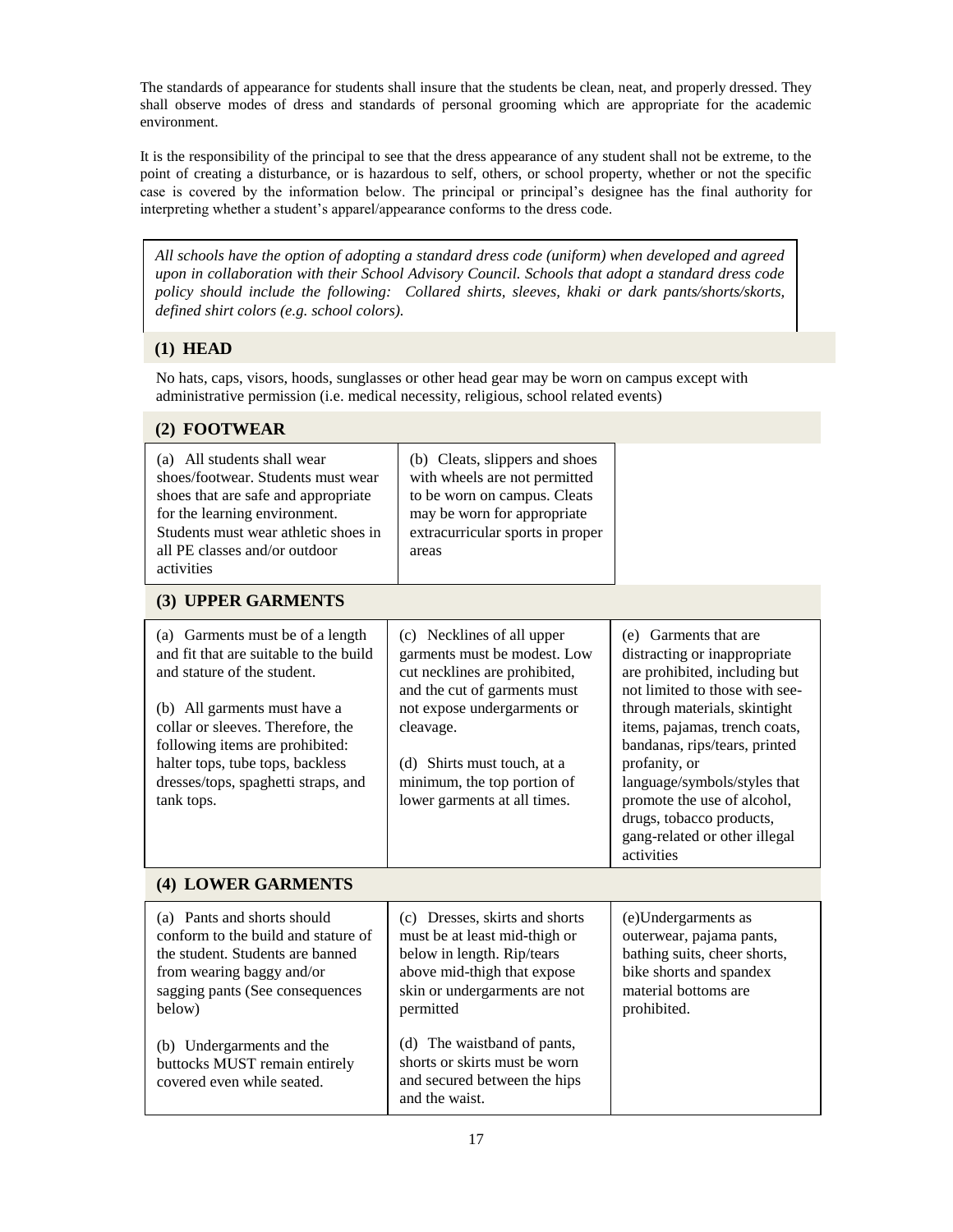NOTE: Consequences for wearing baggy and/or sagging pants:

- 1. For the first offense, a student shall be given a verbal warning and the school principal/designee shall call the student's parent or guardian.
- 2. For the second offense, the student is ineligible to participate in any extracurricular activity for a period of time not to exceed five (5) days and the school principal/designee shall meet with the student's parent or guardian.
- 3. For a third or subsequent offense, a student shall receive an in-school suspension pursuant to s.1003.014 (5) for a period not to exceed three (3) days, the student is ineligible to participate in any extracurricular activity for a period not to exceed 30 days and the principal/designee shall call the student's parent or guardian and send the parent or guardian a written letter regarding the student's in-school suspension and ineligibility to participate in extracurricular activities. Students not involved in extracurricular activities will be subjected to the consequences listed in the Matrix of Infractions.

#### **(5) ACCESSORIES**

| (a) Clothing, jewelry, and         | (b) Jewelry or accessories      |
|------------------------------------|---------------------------------|
| accessories shall not convey       | that pose a safety concern for  |
| messages that are: crude,          | the student or others are       |
| vulgar/profane, violent/death-     | prohibited. Dog collars, wallet |
| oriented, gang related, sexually   | chains, large hair picks or     |
| suggestive, promote alcohol, drugs | chains that connect one part of |
| or tobacco.                        | the body to another are         |
|                                    | prohibited.                     |

### **RULES OF CONDUCT - TRANSPORTATION**

Florida Statute 1006.10 gives school bus drivers the authority to monitor and control the behavior of students when they are on a school bus, when they are being transported to and from school or school functions at public expense, or when a school bus is present at a bus stop.

**Video Cameras on Buses**: Video cameras with audio recording capability have been installed on all Seminole County Public School Buses. Students may be filmed at any time during their ride. The tapes may be utilized to determine violations of the Student Conduct and Discipline Code. Violations of these standards, the Student Conduct and Discipline Code, or any action or behavior by a student(s) to substantially distract the driver and causes or has the potential to cause a safety hazard on a moving bus, or while stationary, may be the basis for suspension from bus/school and/or expulsion of bus riding privileges.

**Standards of Conduct for Riding a School Bus:** Student conduct that distracts the driver, endangers the health and safety of other students, or demonstrates a willful disregard for transportation rules shall be reported to the principal or principal's designee.

The following rules of conduct apply to students when the bus is present at the bus stop and when they are being transported on a school bus:

- 1. Students must be at the bus stop on time. The bus driver cannot wait for those who are tardy.
- 2. Students are to stand at least five (5) feet off the roadway at all times while waiting for the bus.
- 3. A student's parents have responsibility for the control and direction of the student at the bus stop.
- 4. Students must ride their assigned buses and cannot board or depart the bus at any stop other than their regular stop, unless authorized by the principal/designee.
- 5. Students are to enter the bus in an orderly manner and sit in an assigned seat, if designated by the bus driver or by the school administration.
- 6. Students must obey the driver, monitors, and chaperones at all times and follow the posted rules of conduct while riding the school bus.